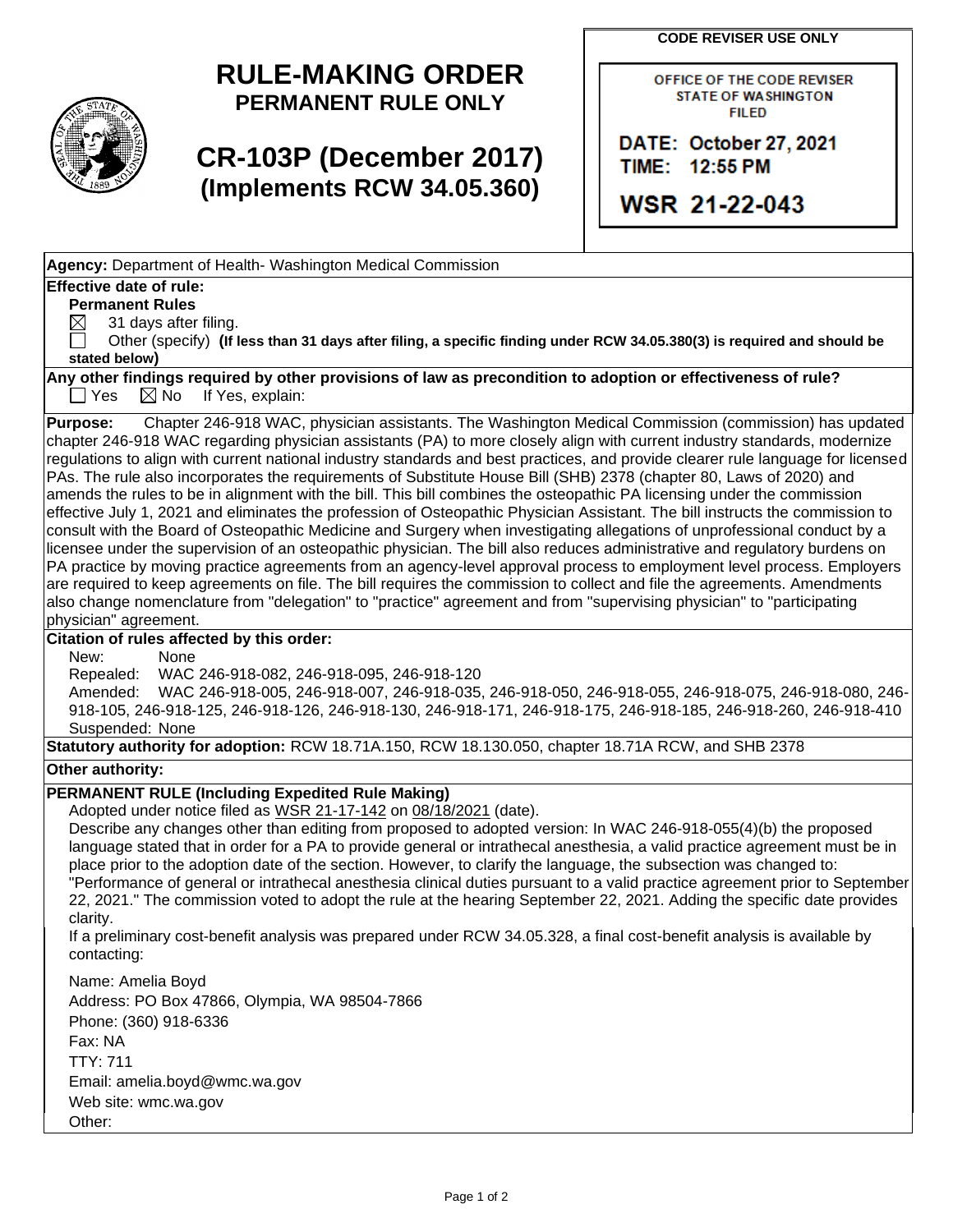| If any category is left blank, it will be calculated as zero.<br>Note:<br>No descriptive text.                                         |            |                 |                   |                |          |                |  |
|----------------------------------------------------------------------------------------------------------------------------------------|------------|-----------------|-------------------|----------------|----------|----------------|--|
| Count by whole WAC sections only, from the WAC number through the history note.<br>A section may be counted in more than one category. |            |                 |                   |                |          |                |  |
| The number of sections adopted in order to comply with:                                                                                |            |                 |                   |                |          |                |  |
| Federal statute:                                                                                                                       | <b>New</b> | $\overline{0}$  | Amended           | $\overline{0}$ | Repealed | $\overline{0}$ |  |
| Federal rules or standards:                                                                                                            | <b>New</b> | $\underline{0}$ | Amended           | $\overline{0}$ | Repealed | $\overline{0}$ |  |
| Recently enacted state statutes:                                                                                                       | <b>New</b> | 0               | Amended           | 16             | Repealed | $\overline{3}$ |  |
| The number of sections adopted at the request of a nongovernmental entity:                                                             |            |                 |                   |                |          |                |  |
|                                                                                                                                        | <b>New</b> | $\underline{0}$ | Amended           | $\overline{0}$ | Repealed | $\overline{0}$ |  |
| The number of sections adopted in the agency's own initiative:                                                                         |            |                 |                   |                |          |                |  |
|                                                                                                                                        | <b>New</b> | $\overline{0}$  | Amended           | $\overline{0}$ | Repealed | $\overline{0}$ |  |
| The number of sections adopted in order to clarify, streamline, or reform agency procedures:                                           |            |                 |                   |                |          |                |  |
|                                                                                                                                        | <b>New</b> | 0               | Amended           | 0              | Repealed | $\overline{0}$ |  |
| The number of sections adopted using:                                                                                                  |            |                 |                   |                |          |                |  |
| Negotiated rule making:                                                                                                                | New        | 0               | Amended           | $\overline{0}$ | Repealed | $\overline{0}$ |  |
| Pilot rule making:                                                                                                                     | <b>New</b> | $\overline{0}$  | Amended           | $\overline{0}$ | Repealed | $\overline{0}$ |  |
| Other alternative rule making:                                                                                                         | <b>New</b> | 0               | Amended           | 16             | Repealed | $\overline{3}$ |  |
| Date Adopted: 09/22/2021                                                                                                               |            | Signature:      |                   |                |          |                |  |
| <b>Name:</b> Melanie de Leon                                                                                                           |            |                 | Signature on file |                |          |                |  |
| <b>Title: Executive Director</b>                                                                                                       |            |                 |                   |                |          |                |  |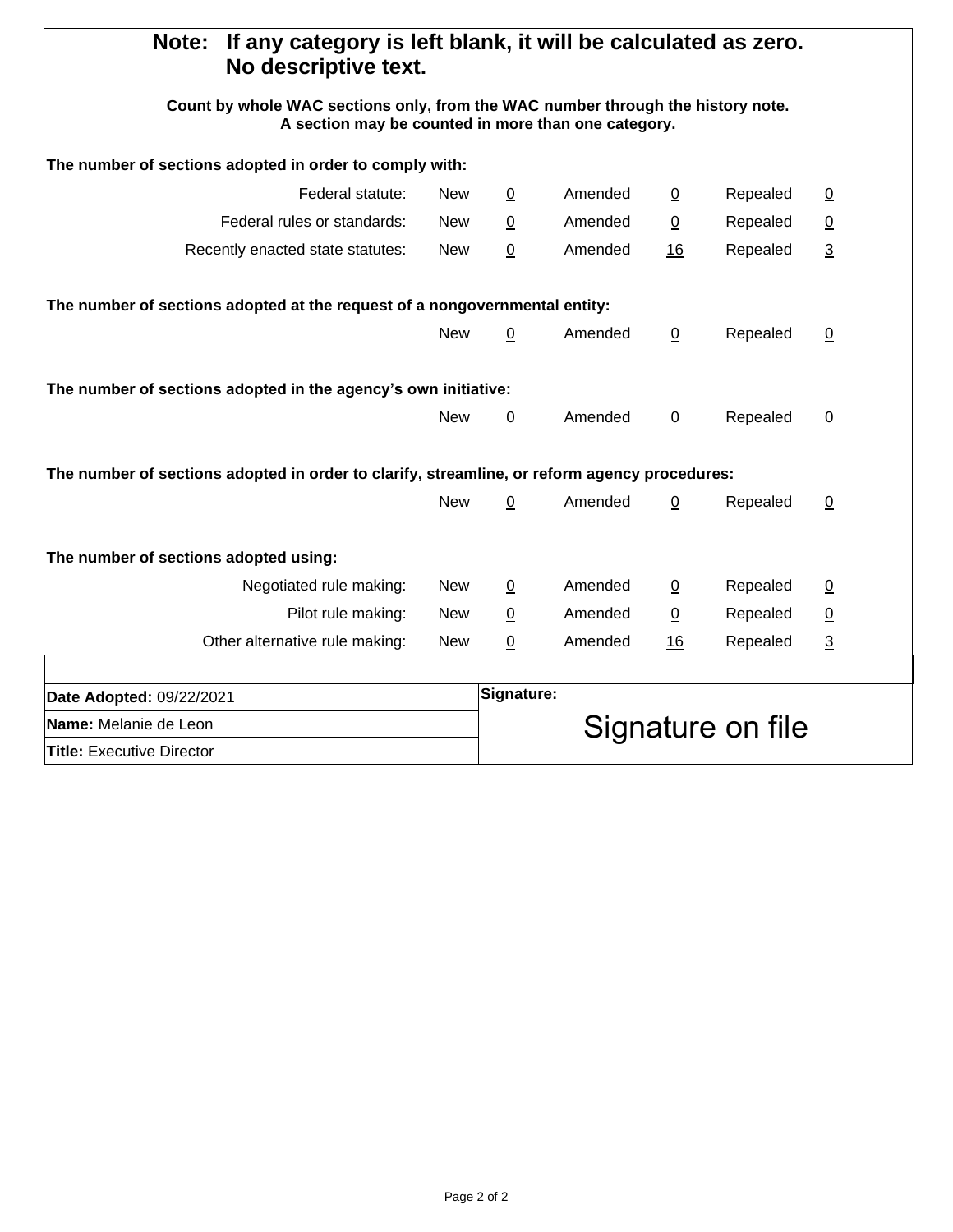AMENDATORY SECTION (Amending WSR 20-08-069, filed 3/26/20, effective 4/26/20)

**WAC 246-918-005 Definitions.** The definitions in this section apply throughout this chapter unless the context clearly requires otherwise:

(1) "Commission" means the Washington medical commission.

(2) "Commission approved program" means a physician assistant program accredited by the committee on allied health education and accreditation (CAHEA); the commission on accreditation of allied health education programs (CAAHEP); the accreditation review committee on education for the physician assistant (ARC-PA); or other substantially equivalent organization(s) approved by the commission.

diche organizacion (3) a<sub>rr</sub>essessed a mutually agreed upon plan, as detailed in WAC 246-918-055, between a sponsoring physician and physician assistant, which describes the manner and extent to which the physician assistant will practice and be supervised.

 $\overline{+4}$ )) "NCCPA" means National Commission on Certification of Physician Assistants.

 $((+5))$  (4) "Osteopathic physician" means an individual licensed under chapter 18.57 RCW.

 $((+6))$  (5) "Physician" means an individual licensed under chapter 18.71 RCW.

 $((+7))$  (6) "Physician assistant" means a person who is licensed under chapter 18.71A RCW by the commission to practice medicine to a limited extent only under the supervision of a physician ((as defined in chapter 18.71 RCW)) or osteopathic physician.

(a) "Certified physician assistant" means an individual who has successfully completed an accredited and commission approved physician assistant program and has passed the initial national boards examination administered by the National Commission on Certification of Physician Assistants (NCCPA).

(b) "Noncertified physician assistant" means an individual who:

(i) Successfully completed an accredited and commission approved physician assistant program, is eligible for the NCCPA examination, and was licensed in Washington state prior to July 1, 1999;

(ii) Is qualified based on work experience and education and was licensed prior to July 1, 1989;

(iii) Graduated from an international medical school and was licensed prior to July 1, 1989; or

(iv) Holds an interim permit issued pursuant to RCW 18.71A.020(1).

(c) "Physician assistant-surgical assistant" means an individual who was licensed under chapter 18.71A RCW as a physician assistant between September 30, 1989, and December 31, 1989, to function in a limited extent as authorized in WAC 246-918-250 and 246-918-260.

(7) "Practice agreement" means a mutually agreed upon plan, as detailed in WAC 246-918-055, between a supervising physician and physician assistant, which describes the manner and extent to which the physician assistant will practice and be supervised.

 $(8)$  (("Remote site" means a setting physically separate from the sponsoring or supervising physician's primary place for meeting patients or a setting where the physician is present less than twentyfive percent of the practice time of the licensee.

(9))) "Supervising physician" means ((a sponsoring or alternate physician providing clinical oversight for a physician assistant.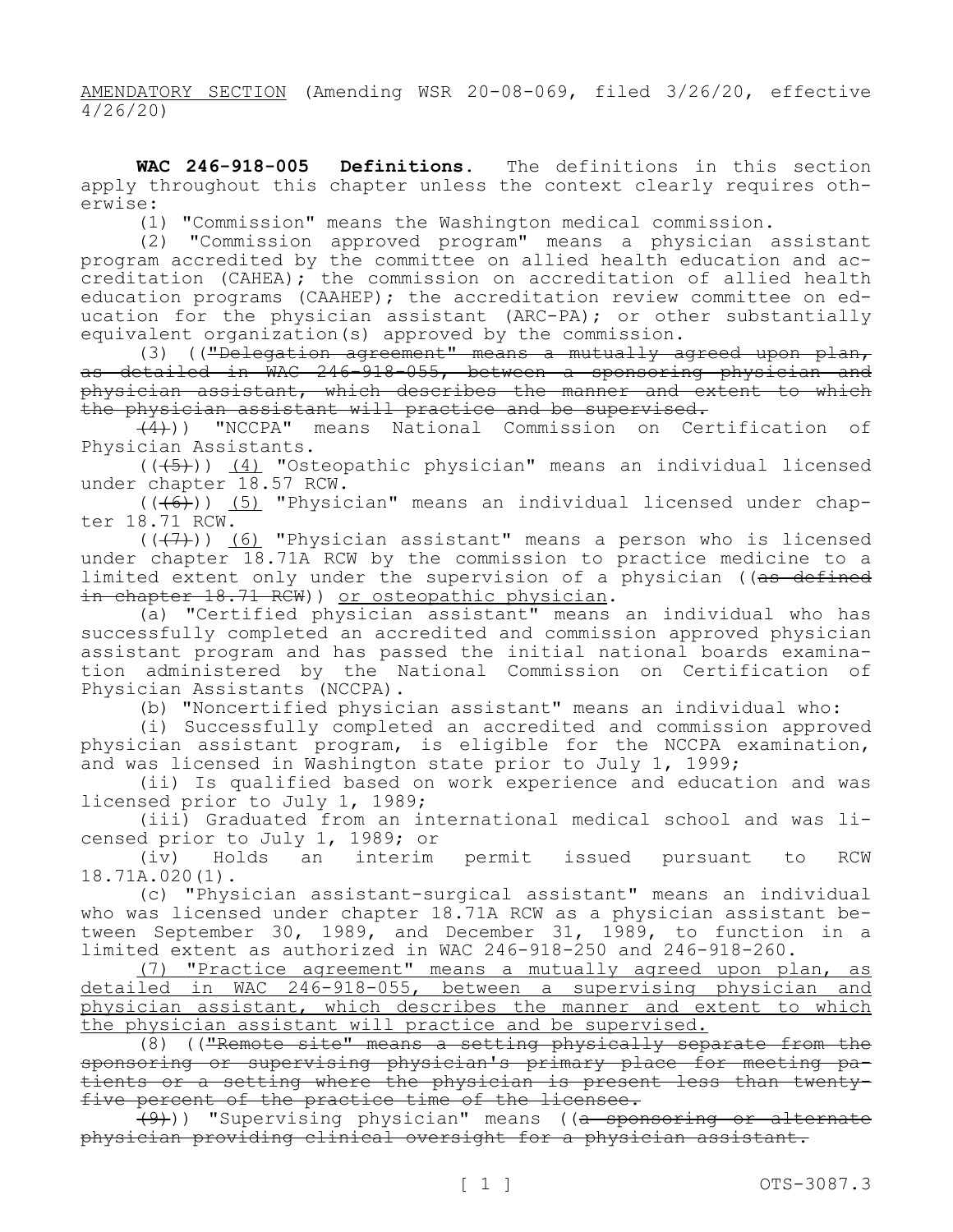(a) "Sponsoring physician" means)) any physician ((licensed under chapter 18.71 RCW and)) or osteopathic physician identified in a ((delegation)) practice agreement as providing primary clinical and administrative oversight for a physician assistant.

 $((+b))$  (9) "Alternate physician" means any physician (( $\frac{1}{1}$ under chapter 18.71 or 18.57 RCW)) or osteopathic physician who provides clinical oversight of a physician assistant in place of or in addition to the ((sponsoring)) supervising physician.

AMENDATORY SECTION (Amending WSR 15-04-122, filed 2/3/15, effective 3/6/15)

**WAC 246-918-007 Application withdrawals.** An applicant for a license or interim permit may not withdraw ((his or her)) their application if grounds for denial exist.

AMENDATORY SECTION (Amending WSR 15-04-122, filed 2/3/15, effective 3/6/15)

**WAC 246-918-035 Prescriptions.** (1) A physician assistant may prescribe, order, administer, and dispense legend drugs and Schedule II, III, IV, or V controlled substances consistent with the scope of practice in an approved ((delegation)) practice agreement filed with the commission provided:

(a) The physician assistant has an active DEA registration; and

(b) All prescriptions comply with state and federal prescription regulations.

(2) If a supervising physician's prescribing privileges have been limited by state or federal actions, the physician assistant will be similarly limited in ((his or her)) their prescribing privileges, unless otherwise authorized in writing by the commission.

AMENDATORY SECTION (Amending WSR 15-04-122, filed 2/3/15, effective 3/6/15)

**WAC 246-918-050 Physician assistant qualifications for interim permits.** An interim permit is a limited license. The permit allows an individual who has graduated from a commission approved program within the previous twelve months to practice prior to successfully passing the commission approved licensing examination.

(1) An individual applying to the commission for an interim permit under RCW 18.71A.020(1) must have graduated from an accredited commission approved physician assistant program.

(2) An interim permit is valid for one year from completion of a commission approved physician assistant training program. The interim permit may not be renewed.

(3) An applicant for a physician assistant interim permit must submit to the commission: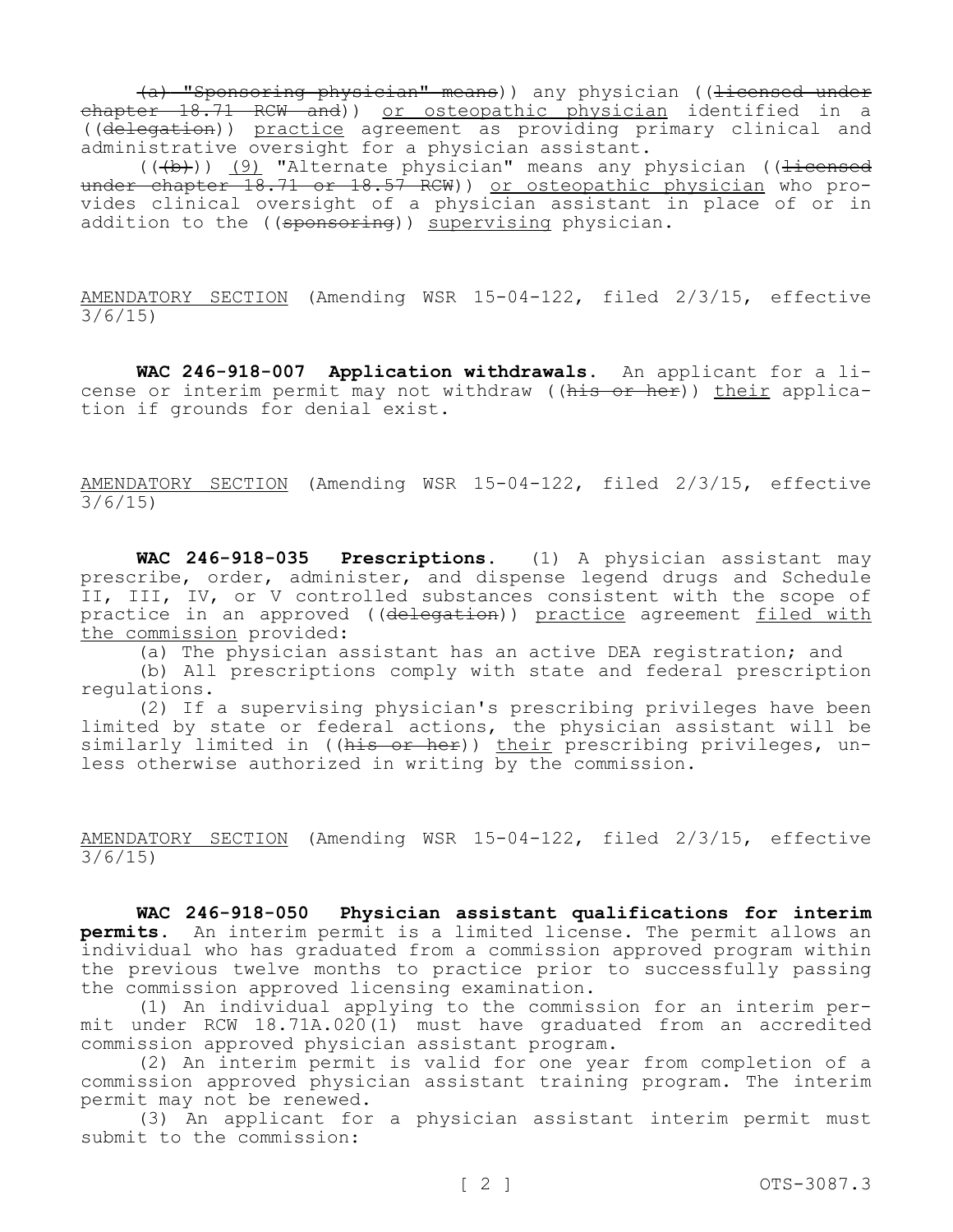(a) A completed application on forms provided by the commission;

(b) Applicable fees as specified in WAC 246-918-990; and

(c) Requirements as specified in WAC 246-918-080.

(((4) An interim permit holder may not work in a remote site.))

AMENDATORY SECTION (Amending WSR 15-04-122, filed 2/3/15, effective 3/6/15)

**WAC 246-918-055 ((<del>Delegation</del>)) Practice agreements.** (( $\overline{(1)}$  The physician assistant and sponsoring physician must submit a joint delegation agreement on forms provided by the commission. A physician assistant may not begin practicing without written commission approval of a delegation agreement.

 $(2)$  The delegation agreement must specify:

(a) The names and Washington state license numbers of the sponsoring physician and alternate physician, if any. In the case of a group practice, the alternate physicians do not need to be individually identified;

(b) A detailed description of the scope of practice of the physician assistant;

(c) A description of the supervision process for the practice; and

(d) The location of the primary practice and all remote sites and the amount of time spent by the physician assistant at each site.

(3) The sponsoring physician and the physician assistant shall determine which services may be performed and the degree of supervision under which the physician assistant performs the services.

(4) The physician assistant's scope of practice may not exceed the scope of practice of the supervising physician.

(5) A physician assistant practicing in a multispecialty group or organization may need more than one delegation agreement depending on the physician assistant's training and the scope of practice of the physician(s) the physician assistant will be working with.

(6) It is the joint responsibility of the physician assistant and the supervising physician(s) to notify the commission in writing of any significant changes in the scope of practice of the physician assistant. The commission or its designee will evaluate the changes and determine whether a new delegation agreement is required.

(7) A physician may enter into delegation agreements with up to five physician assistants, but may petition the commission for a waiver of this limit. However, no physician may have under his or her supervision:

(a) More than three physician assistants who are working in remote sites as provided in WAC 246-918-120; or

(b) More physician assistants than the physician can adequately supervise.

(8) Within thirty days of termination of the working relationship, the sponsoring physician or the physician assistant shall submit a letter to the commission indicating the relationship has been terminated.

(9) Whenever a physician assistant is practicing in a manner inconsistent with the approved delegation agreement, the commission may take disciplinary action under chapter 18.130 RCW.)) (1) A practice agreement must meet the requirements in RCW 18.71A.120.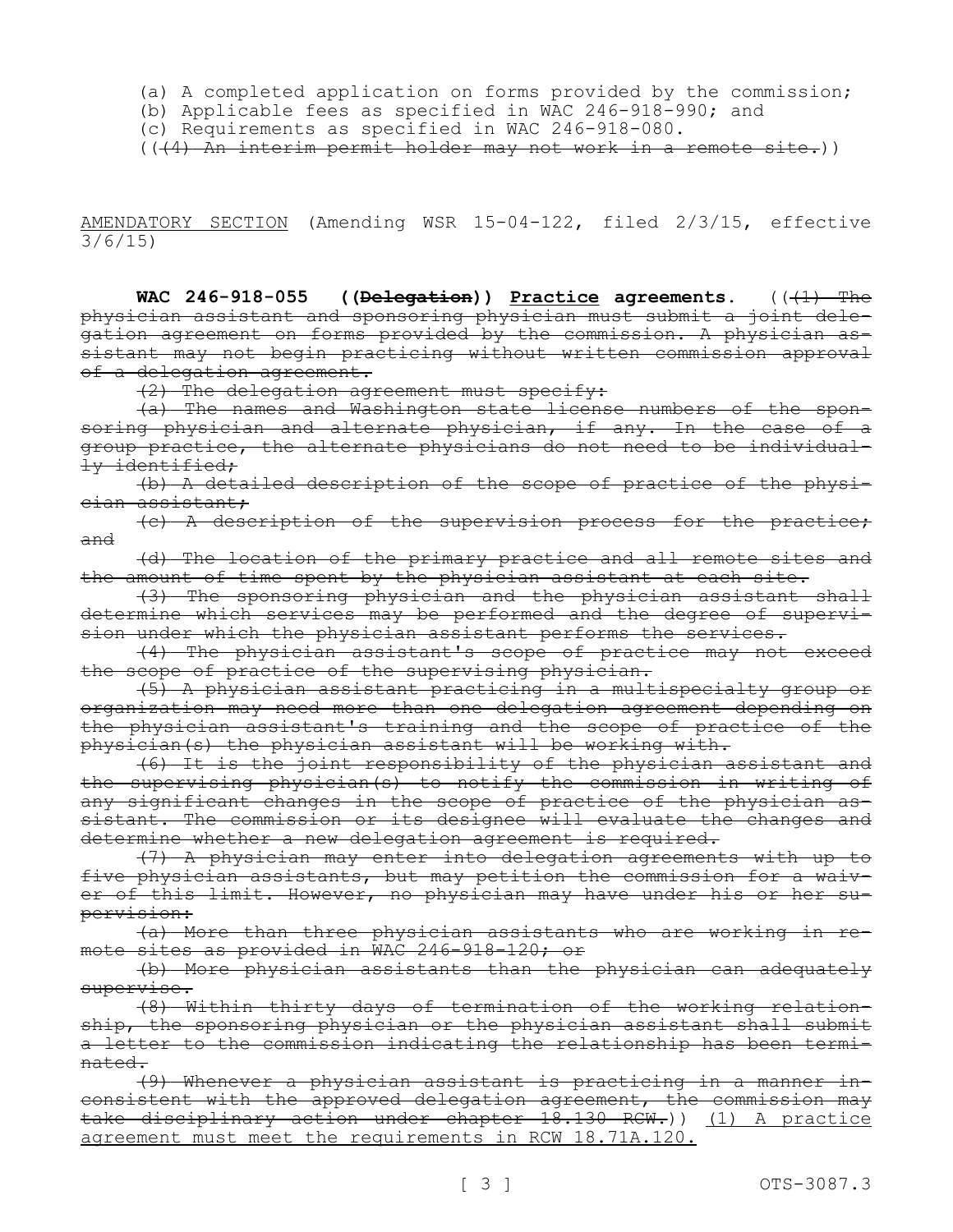(2) A physician assistant may have more than one supervising physician if the practice agreement is entered into with a group of physicians and the language of the practice agreement designates the supervising physicians.

(3) Pursuant to a practice agreement, a physician assistant may administer anesthesia, except the types of anesthesia described in subsection (4) of this section, without the personal presence of a supervising physician.

(4) Administration of general anesthesia or intrathecal anesthesia may be performed by a physician assistant with adequate education and training under direct supervision of a supervising anesthesiologist. Adequate education and training for administration of general or intrathecal anesthesia is defined as:

(a) Completion of an accredited anesthesiologist assistant program; or

(b) Performance of general or intrathecal anesthesia clinical duties pursuant to a valid practice agreement prior to September 22, 2021.

AMENDATORY SECTION (Amending WSR 15-04-122, filed 2/3/15, effective 3/6/15)

**WAC 246-918-075 Background check—Temporary practice permit.**  The commission may issue a temporary practice permit when the applicant has met all other licensure requirements, except the national criminal background check requirement. The applicant must not be subject to denial of a license or issuance of a conditional license under this chapter.

(1) If there are no violations identified in the Washington criminal background check and the applicant meets all other licensure conditions, including receipt by the department of health of a completed Federal Bureau of Investigation (FBI) fingerprint card, the commission may issue a temporary practice permit allowing time to complete the national criminal background check requirements.

A temporary practice permit that is issued by the commission is valid for six months. A one-time extension of six months may be granted if the national background check report has not been received by the commission.

(2) The temporary practice permit allows the applicant to work in the state of Washington as a physician assistant during the time period specified on the permit. The temporary practice permit is a license to practice medicine as a physician assistant provided that the temporary practice permit holder has a ((delegation)) practice agreement ((approved by)) on file with the commission.

(3) The commission issues a license after it receives the national background check report if the report is negative and the applicant otherwise meets the requirements for a license.

(4) The temporary practice permit is no longer valid after the license is issued or the application for a full license is denied.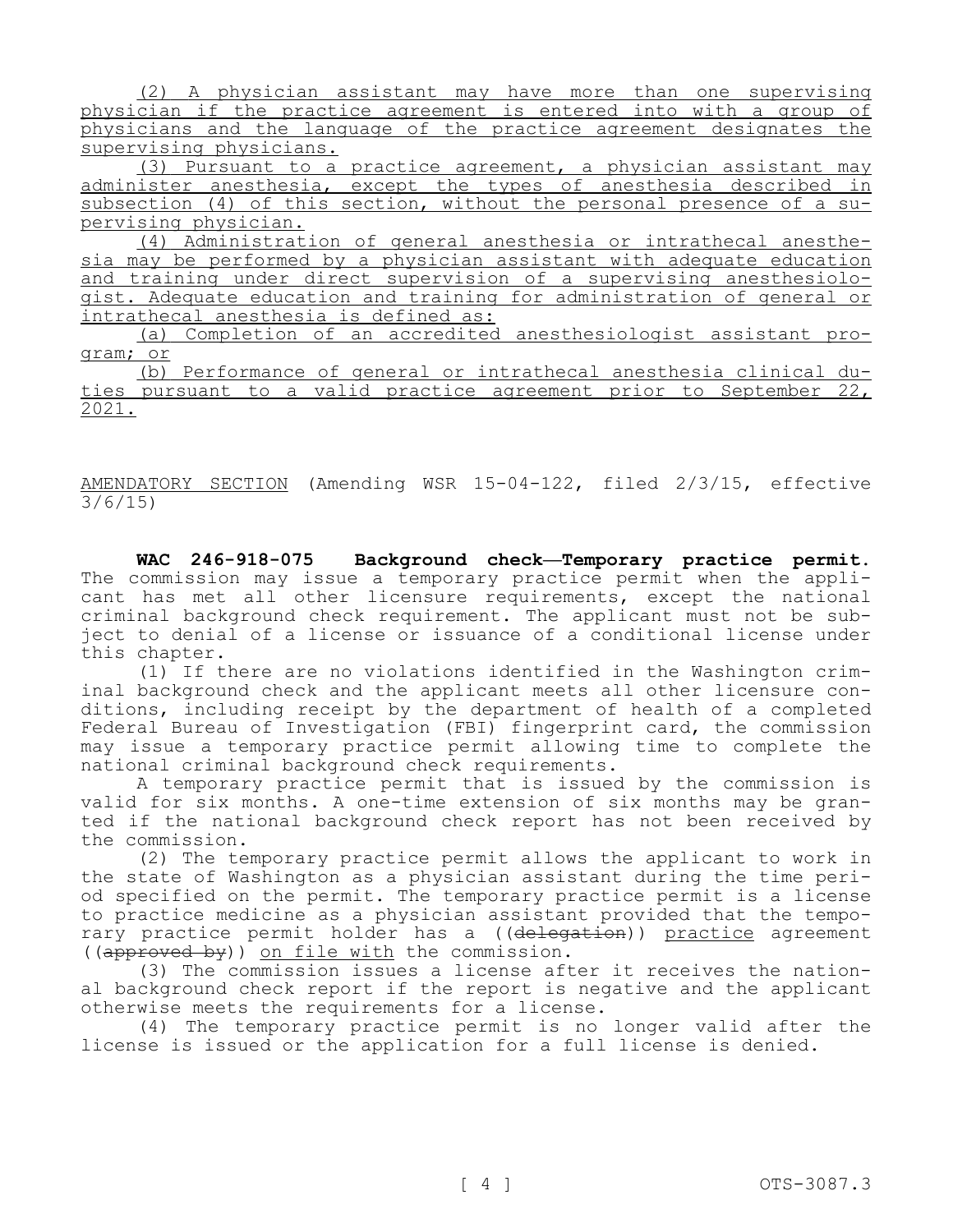AMENDATORY SECTION (Amending WSR 21-07-055, filed 3/12/21, effective 4/12/21)

**WAC 246-918-080 Physician assistant—Requirements for licensure.**  (1) Except for a physician assistant licensed prior to July 1, 1999, individuals applying to the commission for licensure as a physician assistant must have graduated from an accredited commission approved physician assistant program and successfully passed the NCCPA examination.

(2) An applicant for licensure as a physician assistant must submit to the commission:

(a) A completed application on forms provided by the commission;

(b) Proof the applicant has completed an accredited commission approved physician assistant program and successfully passed the NCCPA examination;

(c) All applicable fees as specified in WAC 246-918-990; and

(d) Other information required by the commission.

(3) The commission will only consider complete applications with all supporting documents for licensure.

(4) A physician assistant may not begin practicing without ((written commission approval of a delegation agreement)) first filing a practice agreement with the commission.

(5) A physician assistant licensed under chapter 18.57A RCW prior to July 1, 2021, renewing their license on or after July 1, 2021, must do so with the commission. Individuals licensed under chapter 18.57A RCW and renewing their license after July 1, 2021, will follow the renewal schedule set forth in WAC 246-918-171. The commission shall issue a physician assistant license to the individuals described in this subsection without requiring full application or reapplication, but may require additional information from the renewing physician assistant.

AMENDATORY SECTION (Amending WSR 15-04-122, filed 2/3/15, effective 3/6/15)

**WAC 246-918-105 Practice limitations due to disciplinary action.**  (1) To the extent a supervising physician's prescribing privileges have been limited by any state or federal authority, either involuntarily or by the physician's agreement to such limitation, the physician assistant will be similarly limited in ((his or her)) their prescribing privileges, unless otherwise authorized in writing by the commission.

(2) The physician assistant shall notify their (( $\epsilon$ ponsoring)) supervising physician whenever the physician assistant is the subject of an investigation or disciplinary action by the commission. The commission may notify the ((sponsoring)) supervising physician or other supervising physicians of such matters as appropriate.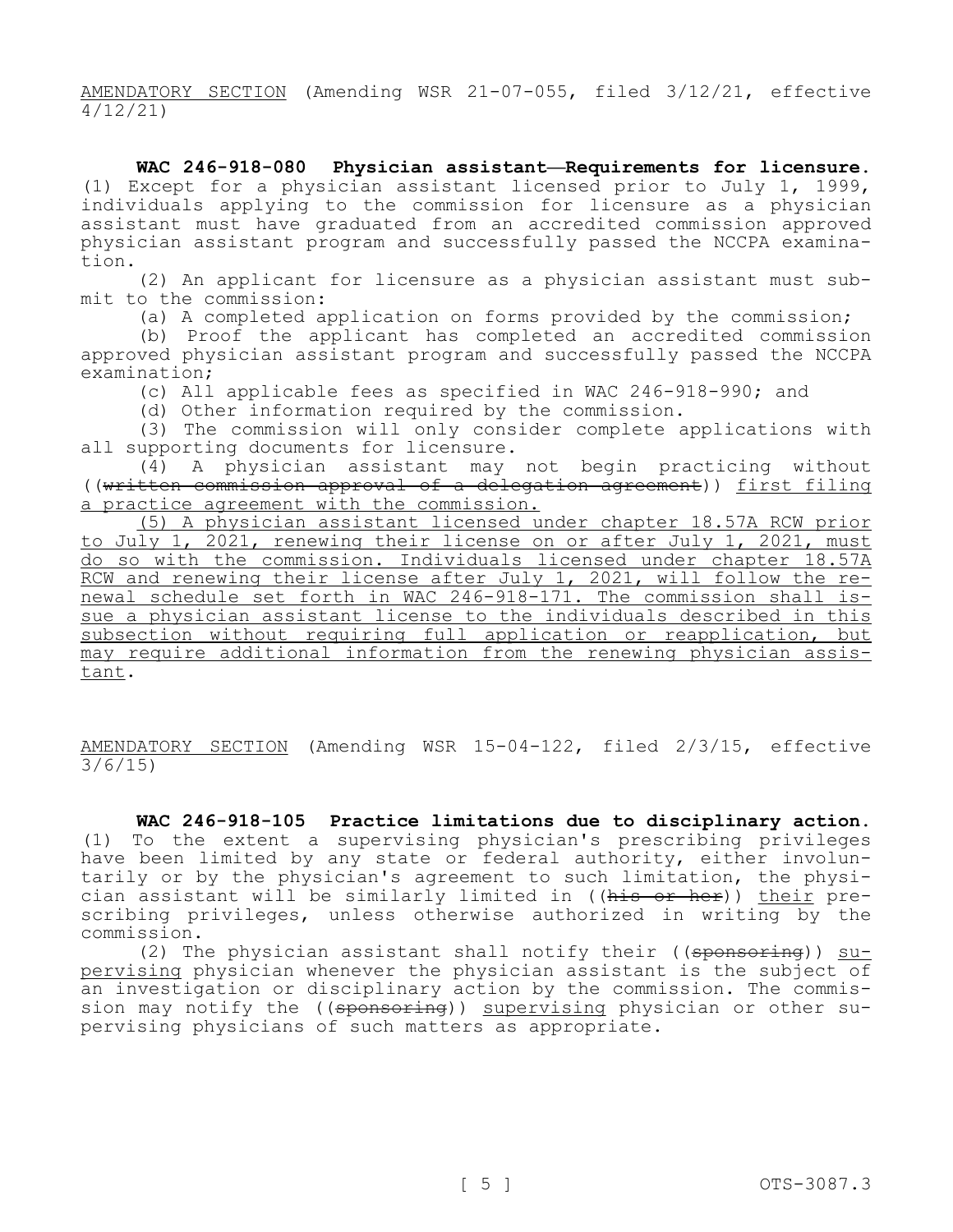AMENDATORY SECTION (Amending WSR 07-03-177, filed 1/24/07, effective 3/1/07)

**WAC 246-918-125 Use of laser, light, radiofrequency, and plasma devices as applied to the skin.** (1) For the purposes of this rule, laser, light, radiofrequency, and plasma devices (hereafter LLRP devices) are medical devices that:

(a) Use a laser, noncoherent light, intense pulsed light, radiofrequency, or plasma to topically penetrate skin and alter human tissue; and

(b) Are classified by the federal Food and Drug Administration as prescription devices.

(2) Because an LLRP device penetrates and alters human tissue, the use of an LLRP device is the practice of medicine under RCW 18.71.011. The use of an LLRP device can result in complications such as visual impairment, blindness, inflammation, burns, scarring, hypopigmentation and hyperpigmentation.

(3) Use of medical devices using any form of energy to penetrate or alter human tissue for a purpose other than the purpose set forth in subsection (1) of this section constitutes surgery and is outside the scope of this section.

### PHYSICIAN ASSISTANT RESPONSIBILITIES

(4) A physician assistant must be appropriately trained in the physics, safety and techniques of using LLRP devices prior to using such a device, and must remain competent for as long as the device is used.

(5) A physician assistant may use an LLRP device so long as it is with the consent of the ((sponsoring or)) supervising physician, it is in compliance with the practice ((arrangement plan approved by)) agreement on file with the commission, and it is in accordance with standard medical practice.

(6) Prior to authorizing treatment with an LLRP device, a physician assistant must take a history, perform an appropriate physical examination, make an appropriate diagnosis, recommend appropriate treatment, obtain the patient's informed consent (including informing the patient that a nonphysician may operate the device), provide instructions for emergency and follow-up care, and prepare an appropriate medical record.

### PHYSICIAN ASSISTANT DELEGATION OF LLRP TREATMENT

(7) A physician assistant who meets the above requirements may delegate an LLRP device procedure to a properly trained and licensed professional, whose licensure and scope of practice allow the use of an LLRP device provided all the following conditions are met:

(a) The treatment in no way involves surgery as that term is understood in the practice of medicine;

(b) Such delegated use falls within the supervised professional's lawful scope of practice;

(c) The LLRP device is not used on the globe of the eye; and

(d) The supervised professional has appropriate training in, at a minimum, application techniques of each LLRP device, cutaneous medicine, indications and contraindications for such procedures, preprocedural and postprocedural care, potential complications and infectious disease control involved with each treatment.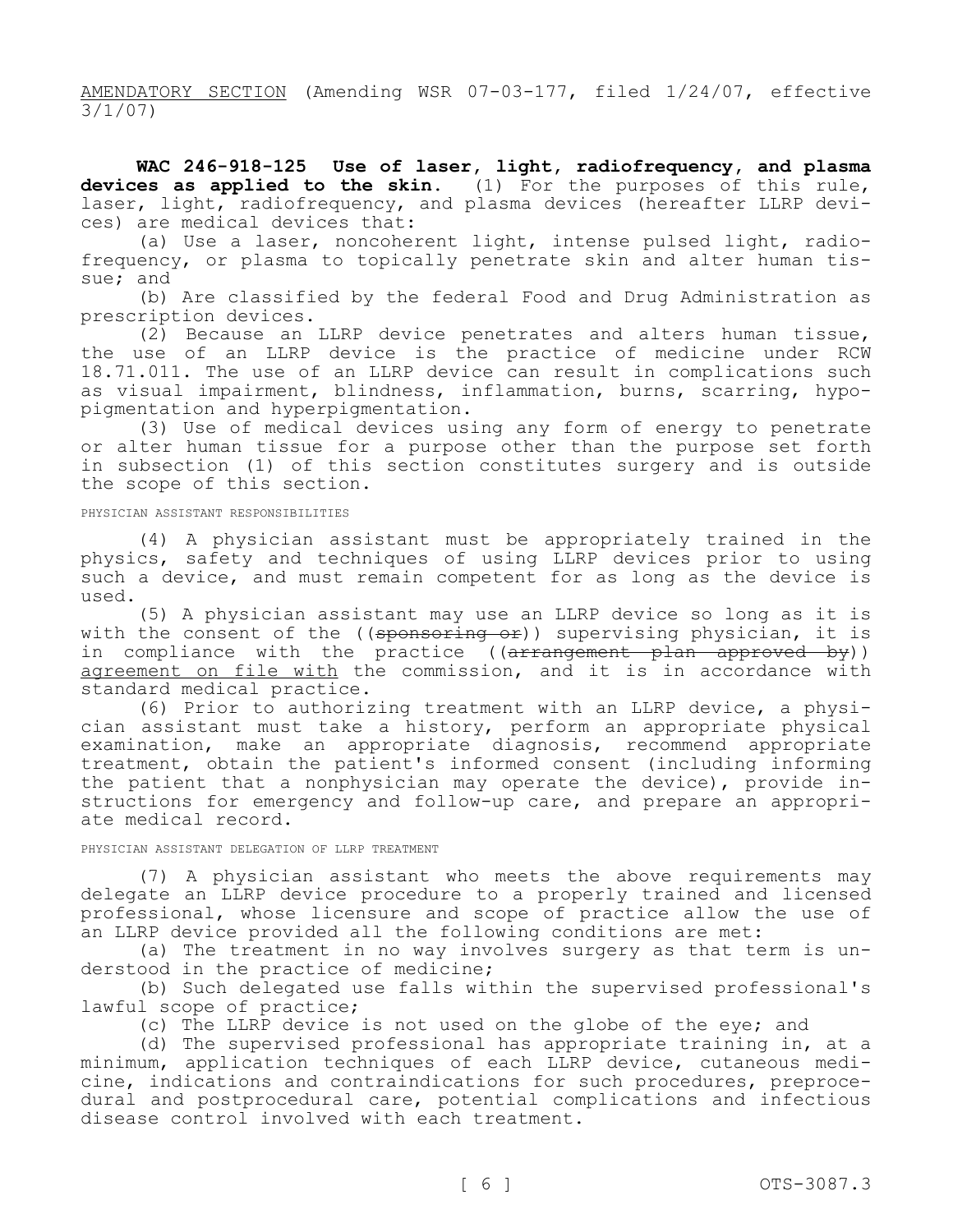(e) The delegating physician assistant has written office protocol for the supervised professional to follow in using the LLRP device. A written office protocol must include at a minimum the following:

(i) The identity of the individual physician assistant authorized to use the device and responsible for the delegation of the procedure;

(ii) A statement of the activities, decision criteria, and plan the supervised professional must follow when performing procedures delegated pursuant to this rule;

(iii) Selection criteria to screen patients for the appropriateness of treatments;

(iv) Identification of devices and settings to be used for patients who meet selection criteria;

(v) Methods by which the specified device is to be operated and maintained;

(vi) A description of appropriate care and follow-up for common complications, serious injury, or emergencies; and

(vii) A statement of the activities, decision criteria, and plan the supervised professional shall follow when performing delegated procedures, including the method for documenting decisions made and a plan for communication or feedback to the authorizing physician assistant concerning specific decisions made. Documentation shall be recorded after each procedure, and may be performed on the patient's record or medical chart.

(f) The physician assistant is responsible for ensuring that the supervised professional uses the LLRP device only in accordance with the written office protocol, and does not exercise independent medical judgment when using the device.

(g) The physician assistant shall be on the immediate premises during any use of an LLRP device and be able to treat complications, provide consultation, or resolve problems, if indicated.

AMENDATORY SECTION (Amending WSR 10-11-001, filed 5/5/10, effective 6/5/10)

**WAC 246-918-126 Nonsurgical medical cosmetic procedures.** (1) The purpose of this rule is to establish the duties and responsibilities of a physician assistant who injects medication or substances for cosmetic purposes or uses prescription devices for cosmetic purposes. These procedures can result in complications such as visual impairment, blindness, inflammation, burns, scarring, disfiguration, hypopigmentation and hyperpigmentation. The performance of these procedures is the practice of medicine under RCW 18.71.011.

(2) This section does not apply to:

(a) Surgery;

(b) The use of prescription lasers, noncoherent light, intense pulsed light, radiofrequency, or plasma as applied to the skin; this is covered in WAC 246-919-605 and 246-918-125;

(c) The practice of a profession by a licensed health care professional under methods or means within the scope of practice permitted by such license;

(d) The use of nonprescription devices; and

(e) Intravenous therapy.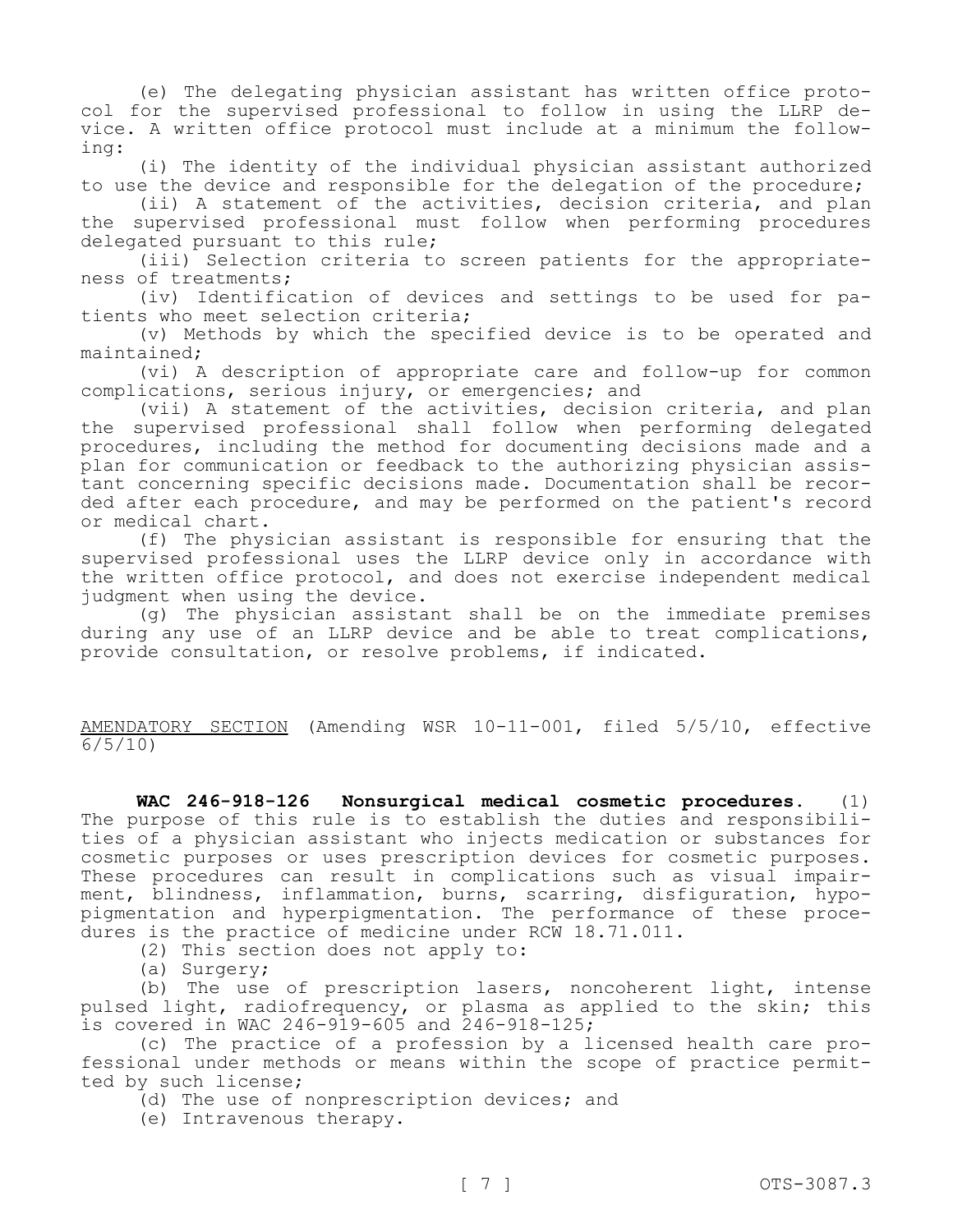(3) Definitions. These definitions apply throughout this section unless the context clearly requires otherwise.

(a) "Nonsurgical medical cosmetic procedure" means a procedure or treatment that involves the injection of a medication or substance for cosmetic purposes, or the use of a prescription device for cosmetic purposes. Laser, light, radiofrequency and plasma devices that are used to topically penetrate the skin are devices used for cosmetic purposes, but are excluded under subsection (2)(b) of this section, and are covered by WAC 246-919-605 and 246-918-125.

(b) (("Physician" means an individual licensed under chapter 18.71 RCW.

(c) "Physician assistant" means an individual licensed under chapter 18.71A RCW.

(d))) "Prescription device" means a device that the federal Food and Drug Administration has designated as a prescription device, and can be sold only to persons with prescriptive authority in the state in which they reside.

#### PHYSICIAN ASSISTANT RESPONSIBILITIES

(4) A physician assistant may perform a nonsurgical medical cosmetic procedure only after the commission approves a practice plan permitting the physician assistant to perform such procedures. A physician assistant must ensure that the supervising ((<del>or sponsoring</del>)) physician is in full compliance with WAC 246-919-606.

(5) A physician assistant may not perform a nonsurgical cosmetic procedure unless ((his or her)) their supervising ((or sponsoring)) physician is fully and appropriately trained to perform that same procedure.

(6) Prior to performing a nonsurgical medical cosmetic procedure, a physician assistant must have appropriate training in, at a minimum:

(a) Techniques for each procedure;

(b) Cutaneous medicine;

(c) Indications and contraindications for each procedure;

(d) Preprocedural and postprocedural care;

(e) Recognition and acute management of potential complications that may result from the procedure; and

(f) Infectious disease control involved with each treatment.

(7) The physician assistant must keep a record of ((his or her)) their training in the office and available for review upon request by a patient or a representative of the commission.

(8) Prior to performing a nonsurgical medical cosmetic procedure, either the physician assistant or the delegating physician must:

(a) Take a history;

(b) Perform an appropriate physical examination;

(c) Make an appropriate diagnosis;

(d) Recommend appropriate treatment;

(e) Obtain the patient's informed consent including disclosing the credentials of the person who will perform the procedure;

(f) Provide instructions for emergency and follow-up care; and

(g) Prepare an appropriate medical record.

(9) The physician assistant must ensure that there is a written office protocol for performing the nonsurgical medical cosmetic procedure. A written office protocol must include, at a minimum, the following:

(a) A statement of the activities, decision criteria, and plan the physician assistant must follow when performing procedures under this rule;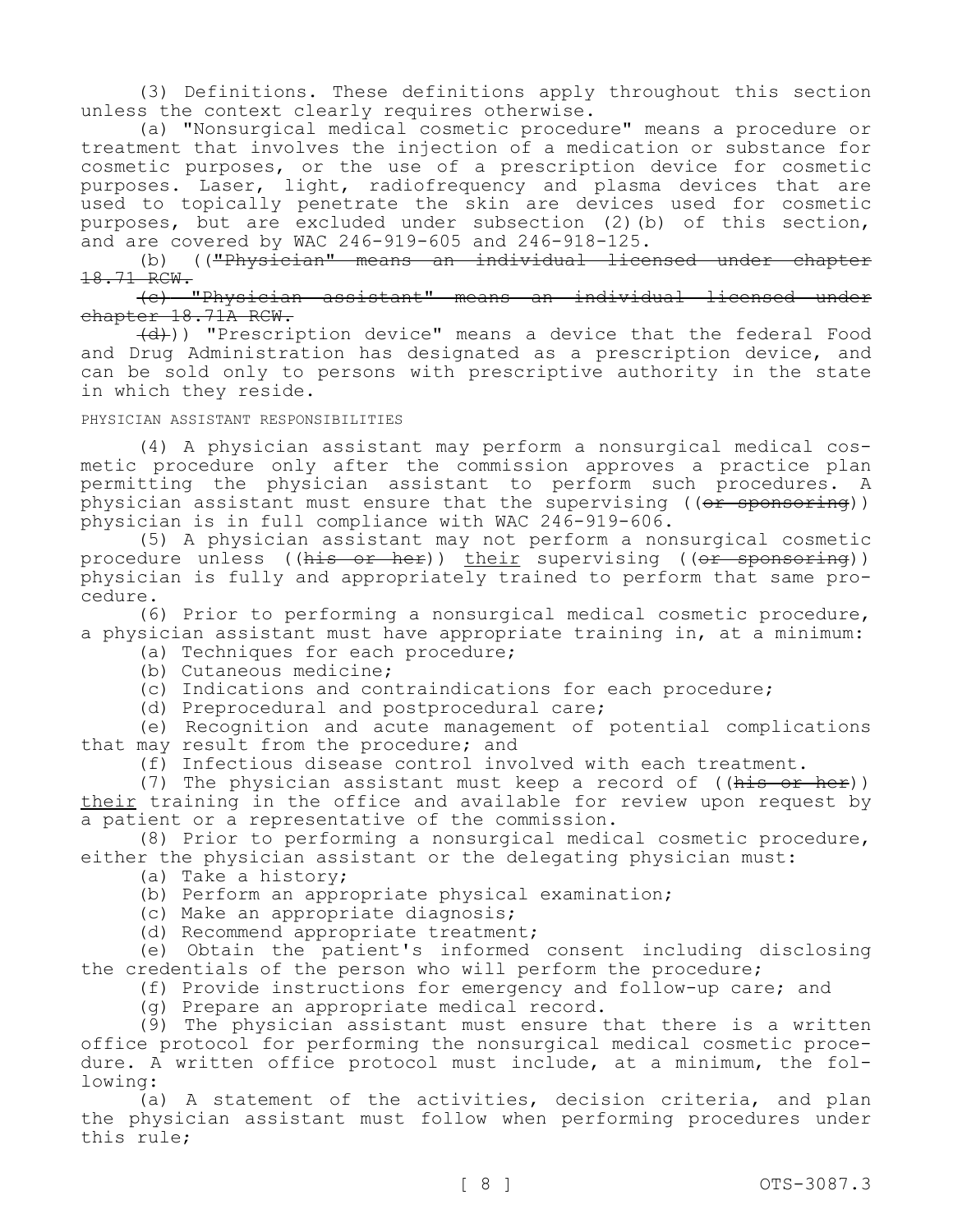(b) Selection criteria to screen patients for the appropriateness of treatment;

(c) A description of appropriate care and follow-up for common complications, serious injury, or emergencies; and

(d) A statement of the activities, decision criteria, and plan the physician assistant must follow if performing a procedure delegated by a physician pursuant to WAC 246-919-606, including the method for documenting decisions made and a plan for communication or feedback to the authorizing physician concerning specific decisions made.

(10) A physician assistant may not delegate the performance of a nonsurgical medical cosmetic procedure to another individual.

(11) A physician assistant may perform a nonsurgical medical cosmetic procedure that uses a medication or substance that the federal Food and Drug Administration has not approved, or that the federal Food and Drug Administration has not approved for the particular purpose for which it is used, so long as the physician assistant's  $((\text{sponsoring of})$  supervising physician is on-site during the entire procedure.

(12) ((A physician assistant may perform a nonsurgical medical cosmetic procedure at a remote site. A physician assistant must comply with the established regulations governing physician assistants working in remote sites, including obtaining commission approval to work in a remote site under WAC 246-918-120.

 $(13)$ )) A physician assistant must ensure that each treatment is documented in the patient's medical record.

 $((+14))$   $(13)$  A physician assistant may not sell or give a prescription device to an individual who does not possess prescriptive authority in the state in which the individual resides or practices.

 $((+15))$   $(14)$  A physician assistant must ensure that all equipment used for procedures covered by this section is inspected, calibrated, and certified as safe according to the manufacturer's specifications.

 $((+16))$  (15) A physician assistant must participate in a quality assurance program required of the supervising or sponsoring physician under WAC 246-919-606.

AMENDATORY SECTION (Amending WSR 15-04-122, filed 2/3/15, effective 3/6/15)

**WAC 246-918-130 Physician assistant identification.** (1) A physician assistant must clearly identify himself or herself as a physician assistant and must appropriately display on ((his or her)) their person identification as a physician assistant.

(2) A physician assistant must not present himself or herself in any manner which would tend to mislead the public as to ( $(his \theta r \text{ her})$ ) their title.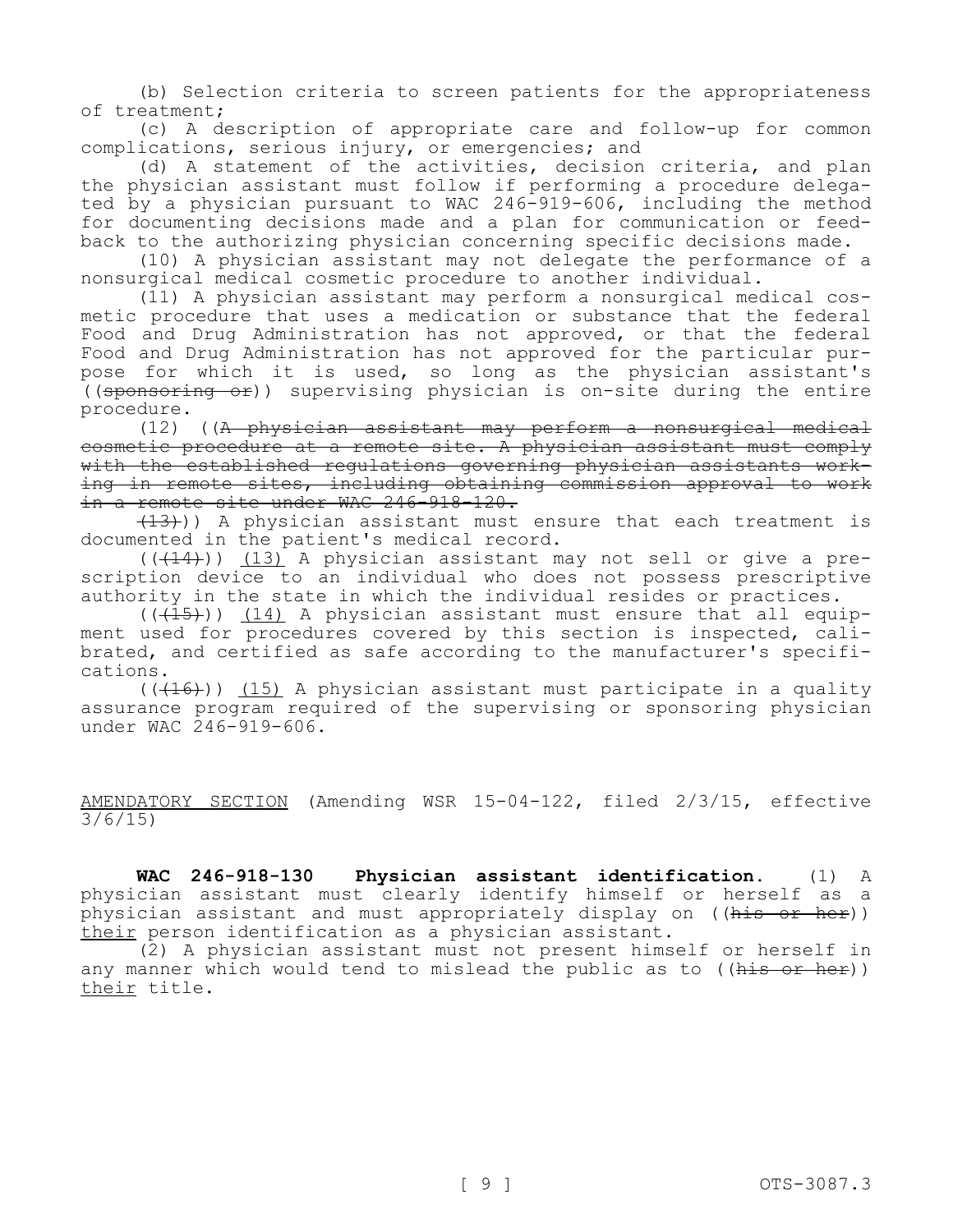AMENDATORY SECTION (Amending WSR 15-04-122, filed 2/3/15, effective 3/6/15)

**WAC 246-918-171 Renewal and continuing medical education cycle.**  (1) Under WAC 246-12-020, an initial credential issued within ninety days of the physician assistant's birthday does not expire until the physician assistant's next birthday.

(2) A physician assistant must renew ( $(his$  or her)) their license every two years on ((his or her)) their birthday. Renewal fees are accepted no sooner than ninety days prior to the expiration date.

(3) Each physician assistant will have two years to meet the continuing medical education requirements in WAC 246-918-180. The review period begins on the first birthday after receiving the initial license.

AMENDATORY SECTION (Amending WSR 15-04-122, filed 2/3/15, effective 3/6/15)

**WAC 246-918-175 Retired active license.** (1) To obtain a retired active license a physician assistant must comply with chapter 246-12 WAC,  $((Part 5<sub>r</sub>))$  excluding WAC 246-12-120 (2)(c) and (d).

(2) A physician assistant with a retired active license must have a ((delegation)) practice agreement ((approved by)) on file with the commission in order to practice except when serving as a "covered volunteer emergency worker" as defined in RCW 38.52.180 (5)(a) and engaged in authorized emergency management activities or serving under chapter 70.15 RCW.

(3) A physician assistant with a retired active license may not receive compensation for health care services.

(4) A physician assistant with a retired active license may practice under the following conditions:

(a) In emergent circumstances calling for immediate action; or

(b) Intermittent circumstances on a part-time or full-time nonpermanent basis.

(5) A retired active license expires every two years on the license holder's birthday. Retired active credential renewal fees are accepted no sooner than ninety days prior to the expiration date.

(6) A physician assistant with a retired active license shall report one hundred hours of continuing education at every renewal.

AMENDATORY SECTION (Amending WSR 17-07-044, filed 3/8/17, effective 4/8/17)

**WAC 246-918-185 Training in suicide assessment, treatment, and management.** (1) A licensed physician assistant must complete a onetime training in suicide assessment, treatment, and management. The training must be at least six hours in length and may be completed in one or more sessions.

(2) The training must be completed by the end of the first full continuing education reporting period after January 1, 2016, or during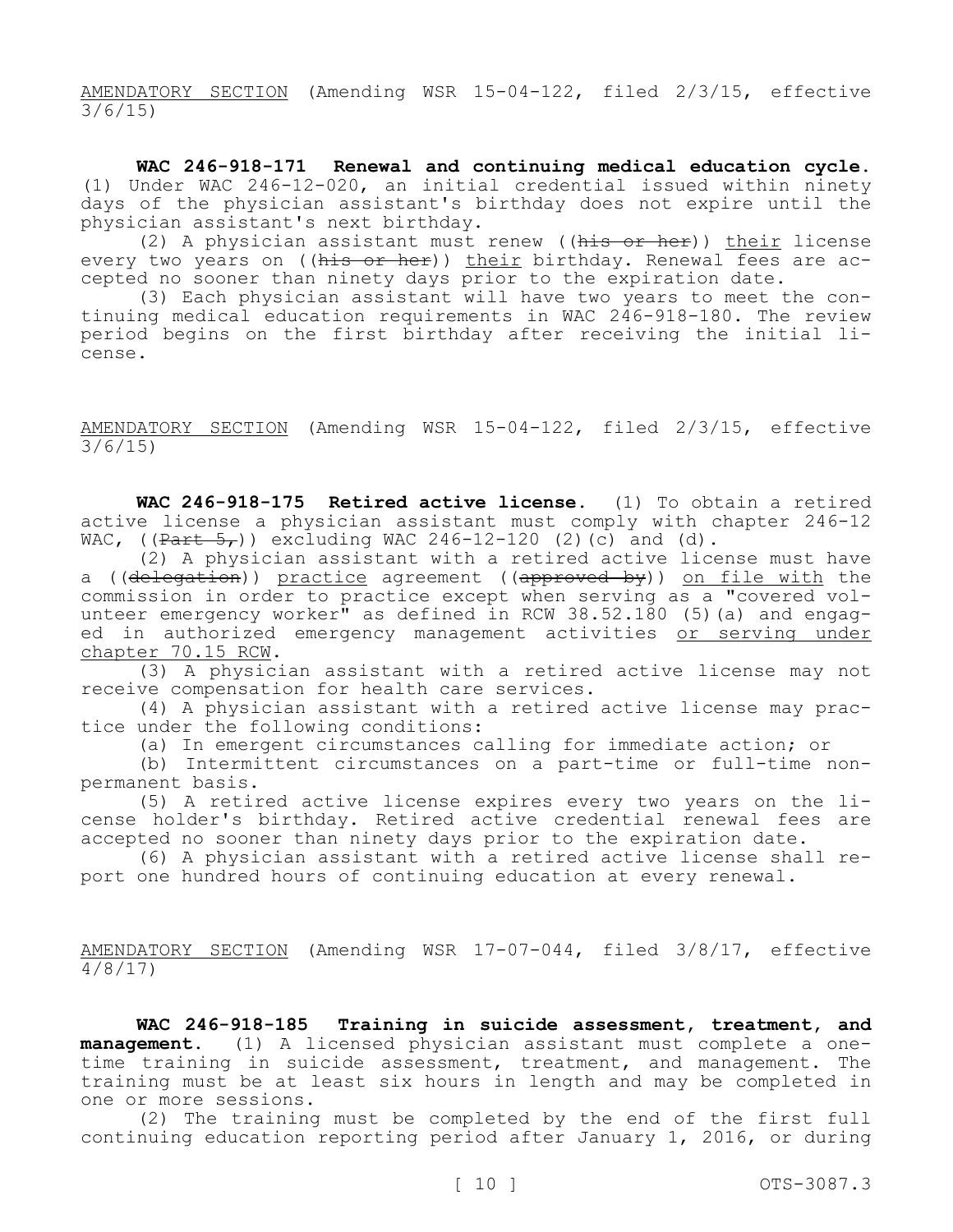the first full continuing education period after initial licensure, whichever occurs later, or during the first full continuing education reporting period after the exemption in subsection (6) of this section no longer applies. The commission accepts training completed between June 12, 2014, and January 1, 2016, that meets the requirements of RCW 43.70.442 as meeting the one-time training requirement.

(3) ((Until July 1, 2017, the commission must approve the training. The commission will approve an empirically supported training in suicide assessment, suicide treatment, and suicide management that meets the requirements of RCW 43.70.442.

 $(4)$  Beginning July 1, 2017,)) The training must be on the model list developed by the department of health under RCW 43.70.442. The establishment of the model list does not affect the validity of training completed prior to July 1, 2017.

 $((\overline{(+5+)}))$   $(4)$  The hours spent completing training in suicide assessment, treatment, and management count toward meeting applicable continuing education requirements in the same category specified in WAC 246-918-180.

 $((+6))$  (5) The commission exempts any licensed physician assistant from the training requirements of this section if the physician assistant has only brief  $((\theta \cdot \hat{r}))$ , limited  $((\theta \cdot \hat{r})^{\text{atient}})$ , or no patient contact.

AMENDATORY SECTION (Amending WSR 15-04-122, filed 2/3/15, effective 3/6/15)

**WAC 246-918-260 Physician assistant-surgical assistant (PASA)— Use and supervision.** The following section applies to the physician assistant-surgical assistant (PASA) who is not eligible to take the NCCPA certification exam.

(1) Responsibility of PASA. The PASA is responsible for performing only those tasks authorized by the supervising physician(s) and within the scope of PASA practice described in WAC 246-918-250. The PASA is responsible for ensuring ((his or her)) their compliance with the rules regulating PASA practice and failure to comply may constitute grounds for disciplinary action.

(2) Limitations, geographic. No PASA may be used in a place geographically separated from the institution in which the PASA and the supervising physician are authorized to practice.

(3) Responsibility of supervising physician(s). Each PASA shall perform those tasks ((he or she is)) they are authorized to perform only under the supervision and control of the supervising physician(s). Such supervision and control may not be construed to necessarily require the personal presence of the supervising physician at the place where the services are rendered. It is the responsibility of the supervising physician(s) to ensure that:

(a) The operating surgeon in each case directly supervises and reviews the work of the PASA. Such supervision and review shall include remaining in the surgical suite until the surgical procedure is complete;

(b) The PASA shall wear identification as a "physician assistantsurgical assistant" or "PASA." In all written documents and other communication modalities pertaining to ((his or her)) their professional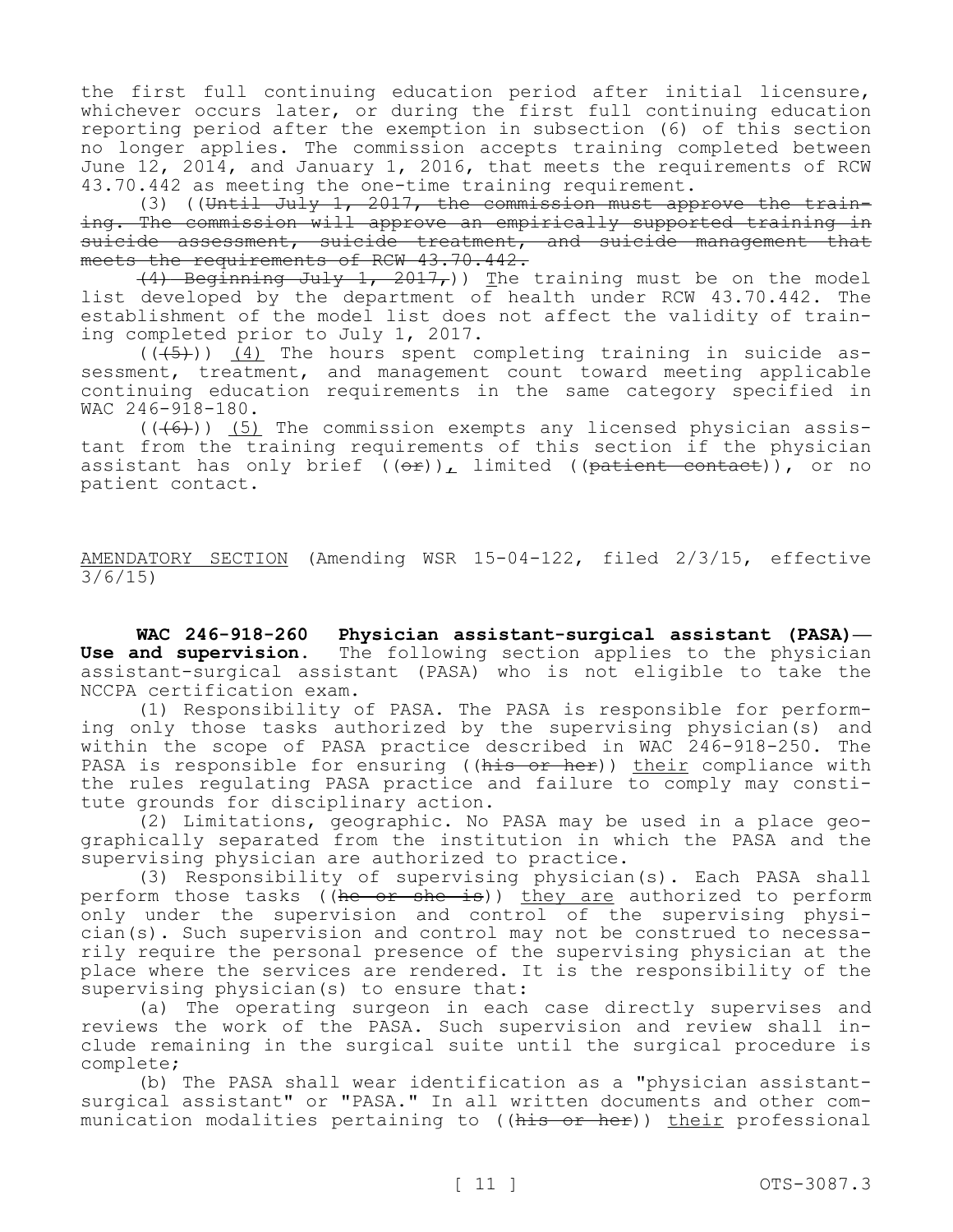activities as a PASA, the PASA shall clearly denominate ((his or her)) their profession as a "physician assistant-surgical assistant" or "PA-SA";

(c) The PASA is not presented in any manner which would tend to mislead the public as to ((his or her)) their title.

AMENDATORY SECTION (Amending WSR 16-06-009, filed 2/18/16, effective 3/20/16)

**WAC 246-918-410 Sexual misconduct.** (1) The following definitions apply throughout this section unless the context clearly requires otherwise.

(a) "Patient" means a person who is receiving health care or treatment, or has received health care or treatment without a termination of the physician assistant-patient relationship. The determination of when a person is a patient is made on a case-by-case basis with consideration given to a number of factors, including the nature, extent and context of the professional relationship between the physician assistant and the person. The fact that a person is not actively receiving treatment or professional services is not the sole determining factor.

(b) "Physician assistant" means a person licensed to practice as a physician assistant under chapter 18.71A RCW.

(c) "Key third party" means a person in a close personal relationship with the patient and includes, but is not limited to, spouses, partners, parents, siblings, children, guardians and proxies.

(2) A physician assistant shall not engage in sexual misconduct with a current patient or a key third party. A physician assistant engages in sexual misconduct when he or she engages in the following behaviors with a patient or key third party:

(a) Sexual intercourse or genital to genital contact;

(b) Oral to genital contact;

(c) Genital to anal contact or oral to anal contact;

(d) Kissing in a romantic or sexual manner;

(e) Touching breasts, genitals or any sexualized body part for any purpose other than appropriate examination or treatment;

(f) Examination or touching of genitals without using gloves, except for examinations of an infant or prepubescent child when clinically appropriate;

(g) Not allowing a patient the privacy to dress or undress;

(h) Encouraging the patient to masturbate in the presence of the physician assistant or masturbation by the physician assistant while the patient is present;

(i) Offering to provide practice-related services, such as medications, in exchange for sexual favors;

(j) Soliciting a date;

(k) Engaging in a conversation regarding the sexual history, preferences or fantasies of the physician assistant.

(3) A physician assistant shall not engage in any of the conduct described in subsection (2) of this section with a former patient or key third party if the physician assistant:

(a) Uses or exploits the trust, knowledge, influence, or emotions derived from the professional relationship; or